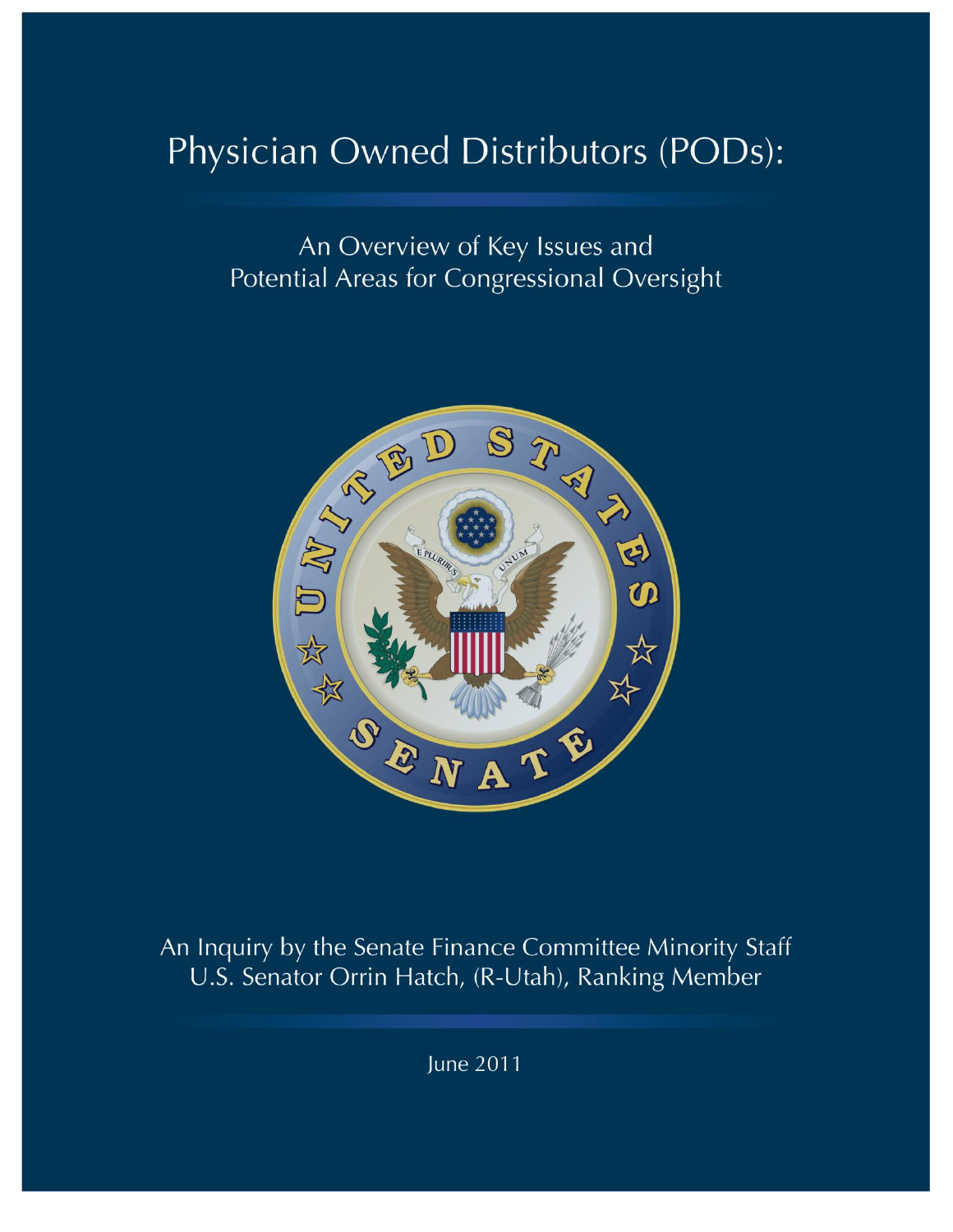## **I. Background**

Earlier this year, the Senate Finance Committee minority staff began an inquiry into the complicated issue of physician owned distributors (PODs), also known as physician owned companies or intermediaries. Since that time, committee staff has reviewed over 1000 pages of documents, spoken to over 50 people and uncovered many issues associated with the PODs that merit further review and consideration. This report is a summary of the Committee findings to date and an overview of the key issues identified which have implications for the health care system as a whole.

## **II. Overview**

Business arrangements involving physician ownership of medical device companies and distributorships have been around in various forms for at least ten years. The basic arrangement involves medical device companies formed to give physicians who control the choice of what medical devices they implant in patients a share in the profits generated by the sale of such devices. The physician owners can then use their ability to generate referrals for hospitals to induce them to buy the medical devices from the companies in which the physicians have ownership. In effect, these entities act as a middleman entity that exists to give its physician investors the opportunity to profit from the sale and utilization of the medical devices they provide to hospitals. This is a significant shift away from what has typically been the model for the supply chain in the implant world.

#### *The Implant Supply Chain*

Implantable medical devices historically have been sold almost exclusively to hospitals and surgery centers directly by manufacturers through representatives who may be W-2 employees or may be 1099 independent contractors (independent sales agencies which the industry calls "distributors"). The manufacturer and its representatives provide services to the institution along with the implants, including order and delivery, stocking and restocking, sterilization, selection, delivery and deployment of external instrumentation, and assistance to surgeons in the operating room. In this instance, the medical device goes directly from the manufacturer to the entity where it is being used as the hospitals and surgery centers are equipped to manage the safety of the devices.

#### *The Difference with PODs*

PODs step into this supply chain as a middle man entity with no obvious nexus other than ownership by the ordering/referring physicians. Many PODs lack any operating history or experience (except to the extent that they are organized by and outsource their functions to a third-party entrepreneur/manager), and may not offer any or most of the existing suite of services outlined above, but at best offer (usually through a third-party manager) to replicate some of the services already performed by the manufacturer and its representatives. PODs also differ from the physician-owned providers of ancillary healthcare services. For those arrangements, the Office of Inspector General for (OIG) for the Department of Health and Human Services has historically advised that following guidance like its Special Fraud Alert on Joint Venture Arrangements may chart a path to compliant operation, in that the service providers are subject to state licensure, federal regulation and public oversight that is currently lacking for PODs.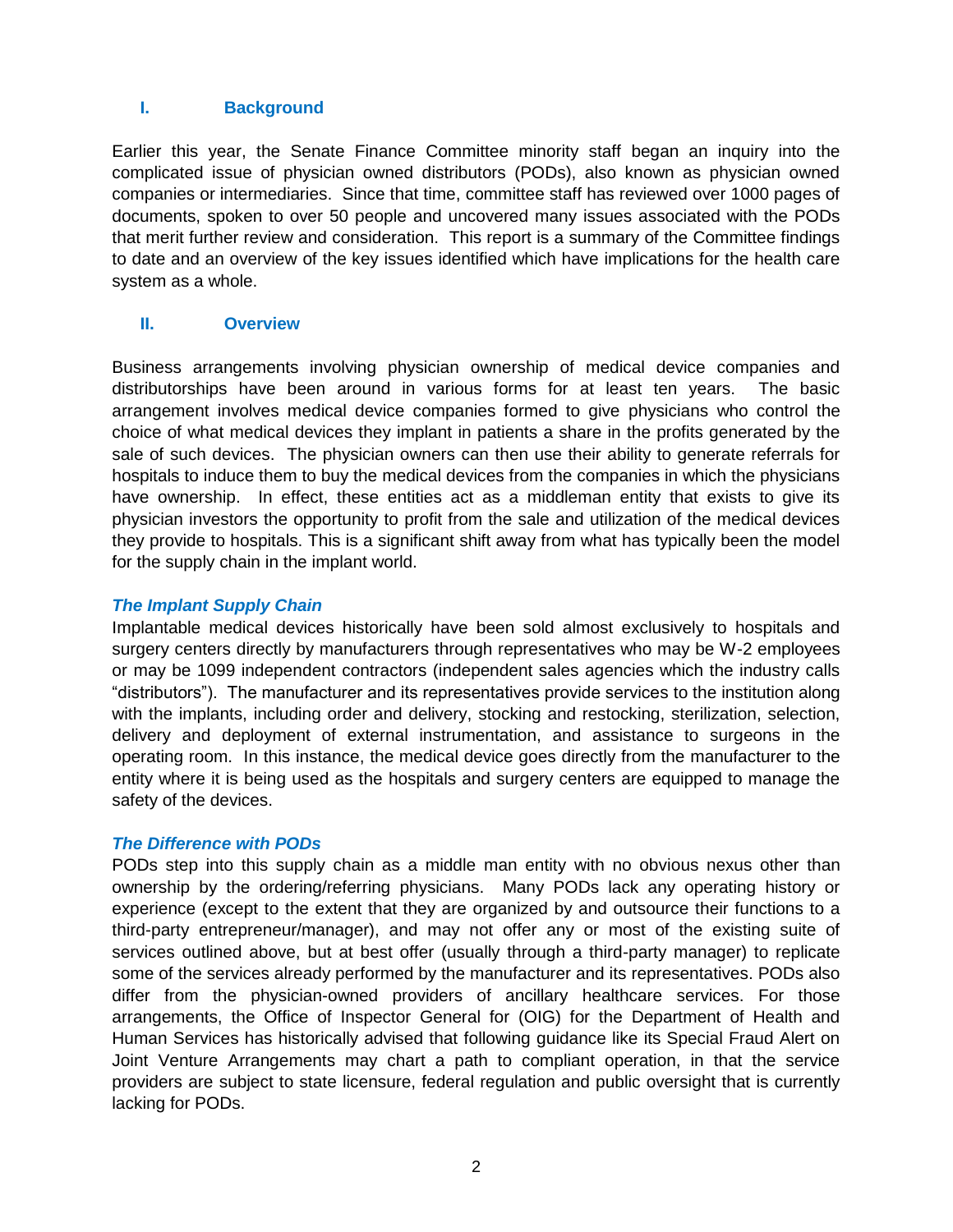# III. **Proliferation of PODs**

As physicians continue to see dramatic reductions in reimbursements, increased demands on their time, hospital cost initiatives and growth in patient and procedure volumes, they are continuously looking for sustainable ancillary revenue sources. This has led to numerous models being implemented by physicians to provide such revenue sources, but foremost among them in the surgical arena appears to be the PODs. These entities first appeared primarily in California beginning around 2003. Currently, they appear to be limited to the orthopedic implant (spine and total joint) sector of the device industry, but appear to be quickly branching out into other areas such as cardiac implant (e.g., pacemakers and defilibrators).

While originally there were a handful of PODs primarily based in Northern California which first brought this issue to the forefront, it is the rapid proliferation of the PODs over the past 18-24 months which has raised a number of concerns regarding the structure of the PODs. No longer are there just a handful of PODs which are all operated under an organized structure or that share similar characteristics. The lure of financial incentives and lack of regulatory oversight appears to be driving huge increases in the number of PODs so that they are now a significant national presence. To date, the Committee has identified at least 20 states with multiple PODs that appear to be operational. Over 40 plus PODs have been identified in California alone. In particular, there seems to be a marked increase in rural areas where the POD distributor model is being used very aggressively.

# IV. **POD Business Models**

There are three primary POD business models that have emerged over the past few years:

1) The Physician Distributor Model where the POD functions as a product distributor that arranges to buy implants from manufacturers and resell the implants to the hospitals where the physician investors refer their patients for implant procedures;

2) The Physician Manufacturer Model where the POD claims to be an implant manufacturer with development of implantable product produced by an outsourced manufacturer and then distributed by the POD; and

3) The Physician Group Purchasing Organization (GPO) model where the PODs have organized in an attempt to take advantage of the anti-kickback "safe harbor" for GPOs. This potentially could allow for the POD to aggregate the buying power of a large number of members to negotiate lower prices from a wide variety of manufacturers.

There are many different structural twists on these models and the following are some of the many examples of the variations on the POD models identified by the Committee:

1) Every physician investor receives a percentage of the money that their surgeries generate for the POD;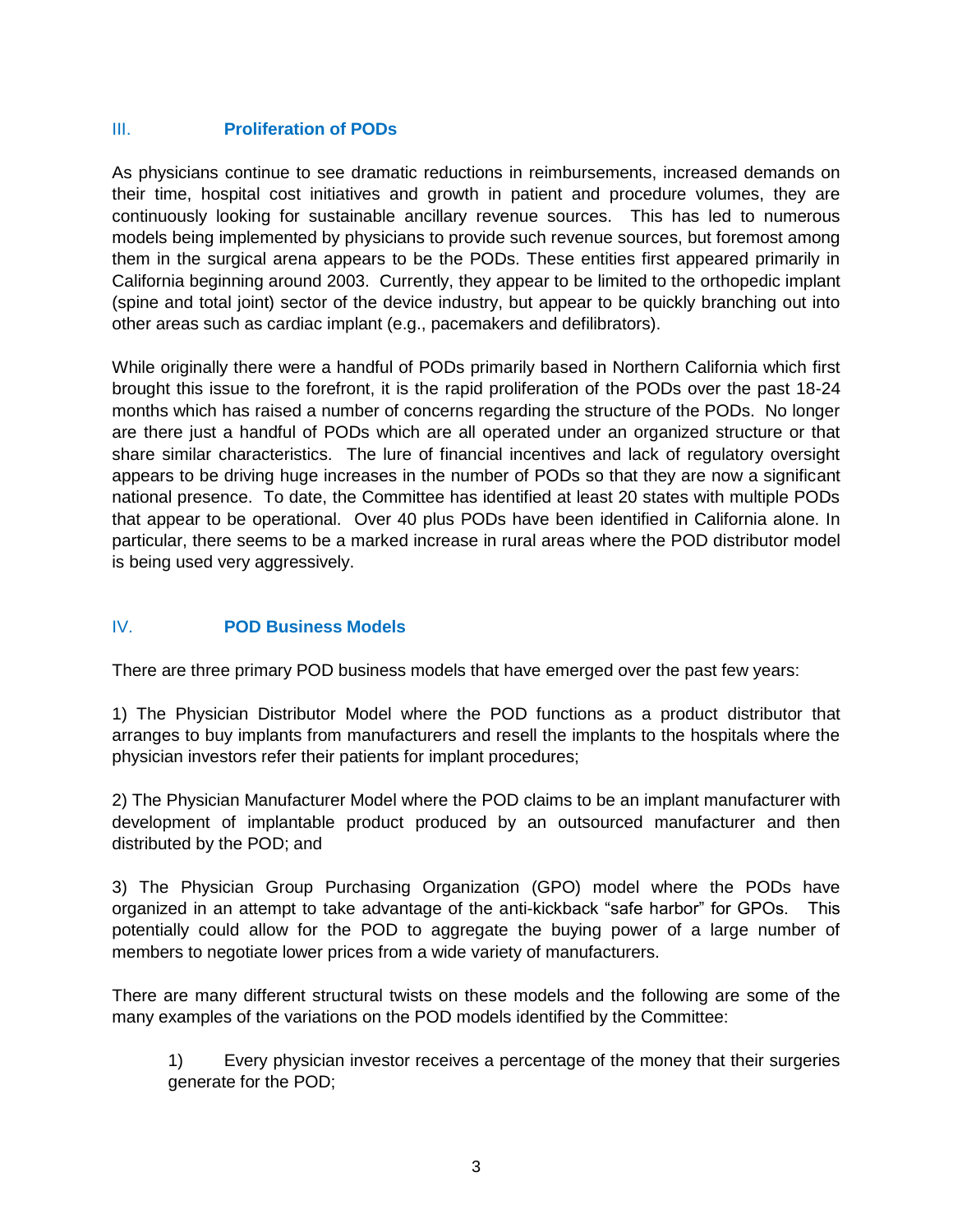2) Each physician investor is compensated equally, irrespective of his or her individual usage;

3) An individual physician investor's usage is carved out from the profits he or she receives, but receives profit from the other physician investors' usage;

4) The POD's product use is limited to procedures that are not federally reimbursable;

5) The POD is organized to sell devices designed by the physician investors;

6) The POD includes a shell, or second corporation/entity (i.e., a construction company), which is used to facilitate payment to the physician investors so as to avoid direct payment from the POD that is selling the products to its physician investors; and

7) PODs that span multiple states such that physician investors from each state only profit from physician investor usage in the other state.

The typical structure of a POD is that a small group of individuals, who may or may not be physicians, establish a company to manufacture or distribute medical devices for implantation in primarily orthopedic (as of right now) surgeries. The company then seeks investors, primarily physicians who can generate referrals that benefit the company. The physicians are then offered either partnership or ownership interests in the company in return for a cash buy in of anywhere from \$10,000 or more, and in return are promised the potential to earn returns at a far higher rate than they would get investing in more traditional investments. Numerous offering letters by some of these PODs obtained by the Committee present a compelling picture of the attraction of the POD to surgeon investors with claims of generous dividend returns of 25 percent or more, guarantees to increase patient load, and no real financial risk beyond the initial investment.

Most, if not all, of the products sold by PODs are sold to their own physician investors, and little or no business is obtained from physicians who have no affiliation with the POD. The business model is totally dependent upon hospitals agreeing to buy implants through the POD rather than directly from the manufacturer. This can be particularly troubling in instances where the physician investors of PODs are on the medical device or other related hospital committees that determine which products will be used at the hospital as physician could improperly influence the selection of a product in which he or she had a personal financial interest. The government, as evidenced by the "one purpose rule," has made clear that a physician's decision as to whether to use one product over another cannot in any way be based on the physician receiving payment for using a particular product. Therefore, even if the POD structure did lower healthcare costs, such an arrangement should not trump or justify violation of the anti-kickback statute or other Federal fraud and abuse laws.

All of the above models appear to be designed in a manner in which the physicians in the POD, in various levels of directness, profit from their use of the products they are selling. It may be possible to structure a POD that does not raise these issues and there appear to be some PODs that try to appropriately balance these competing interests. For example, if a POD was not permitted to do business with its own investors, their partners, or affiliated hospitals, presumably they would be acting as a traditional distributor and not be able to profit from their usage or the usage of other physician investors. However, even this structure would not prevent two separate PODs from using each other's products as a means to circumvent these rules.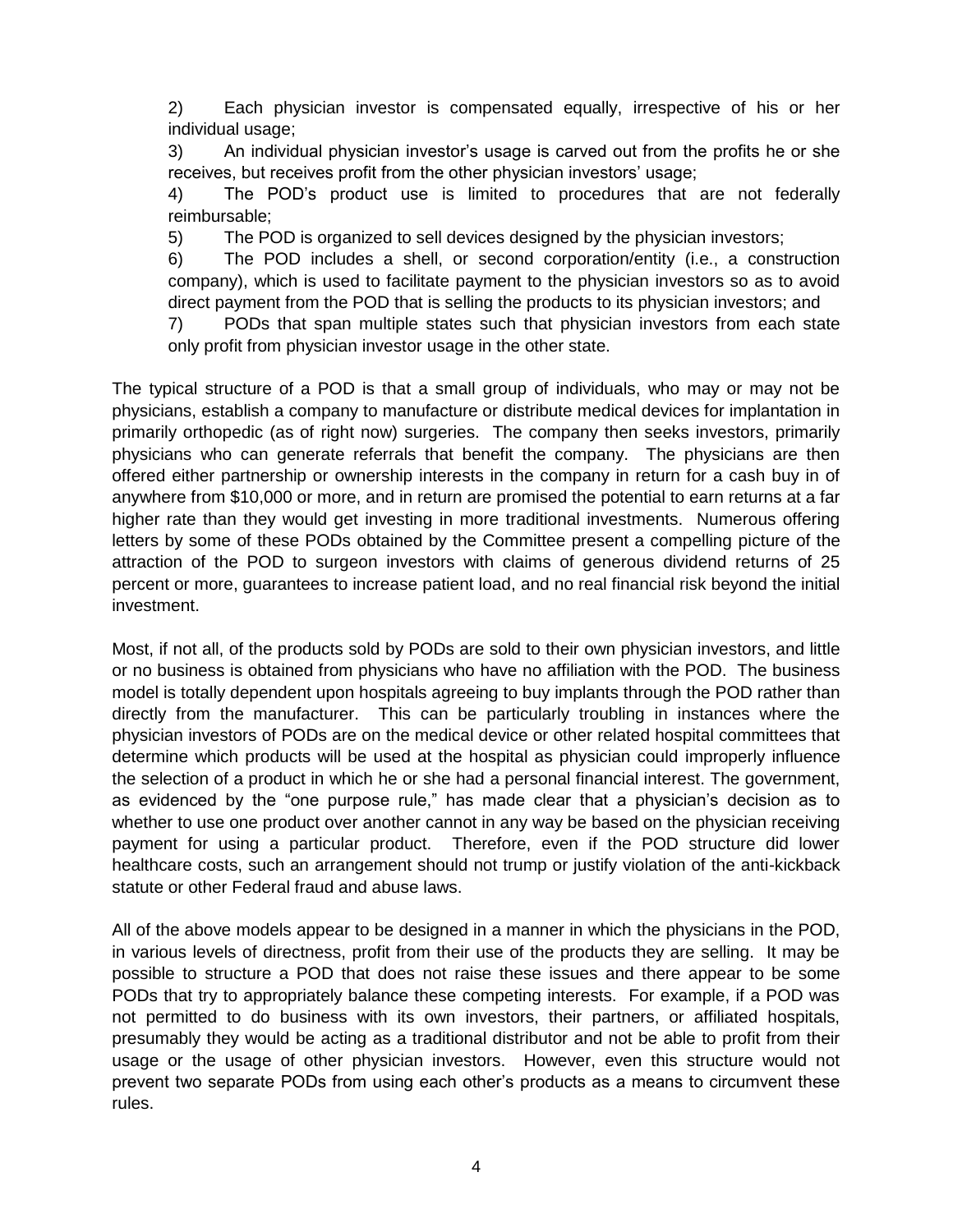## V. **Cost to the Federal Health Care Programs**

One of the key assertions of the POD model is that they are lowering healthcare costs by providing products at a lower price than a medical device manufacturer or non-POD distributor. Opponents of the PODs claim this is a false metric because it does not take into account several critical and material factors in a true cost analysis, including the initial decision to operate on the patient and the number of revision surgeries necessary. Either of these factors could have a significantly larger impact on total healthcare costs in addition to calling into question whether it is in the best interest of the patient.

Proponents of the POD argue that the model allows them to engage in arms-length negotiations with the device manufacturer to secure a price for the product, which is usually lower than that which is offered to other purchasers, including hospitals. The POD is then able to share any savings with hospitals in which the device is eventually used. The POD is able to negotiate lower pricing because the manufacturer arguably then does not need to spend time or effort marketing its products. A POD in California has asserted that these savings are substantial and they issued a paper at the American Association of Orthopedic Surgeons annual meeting in 2009 which asserted that its model helped save the hospital they were affiliated with 34percent over a two-year period on the purchase of implantable devices, with total savings over one million dollars.

The very nature of PODs seem to create financial incentives for physician investors to use those devices that give them the greatest financial return and that, in the process, patient treatment decisions may be based on personal financial gain. This is especially troubling given numerous concerned allegations provided to the Committee that, due to their financial interest, physician investors in PODs may perform more procedures than are medically necessary or may use implants of inferior quality or that are not best suited for the procedure. One surgeon provided examples to the Committee of elderly patients in a POD area who were receiving eight to ten fusions in their back despite the serious health risks posed by these procedures. Another example was of an elderly patient who had a herniated disc and ended up receiving four fusion operations based on the recommendation of their surgeon who happened to be a member of a POD. Other surgeons provided examples of patients who had died from multiple operations.

Ancillary evidence concerning the rise in utilization of spinal fusion surgery and the costs of those surgeries seem to have an interesting correlation to the timeframe in which PODs have begun to become a more prevalent business model. A study published last April in the Journal of the American Medical Association cited a 15 fold increase in the number of spinal fusion surgeries for Medicare patients from 2002 to 2007. This same study went on to say that "it is unclear why more complex operations are increasing. It seems implausible that the number of patients with the most complex spinal pathology increased 15 fold in just six years. There is, however, a significant financial incentive to both hospitals and surgeons to perform the complex fusions and that may play a role."

One example provided by the Quality Implant Coalition showed an example at one hospital based, on an analysis of its claims data, which showed that spinal fusion revision rates increased over 300 percent after a POD spinal product distributor moved into the hospital's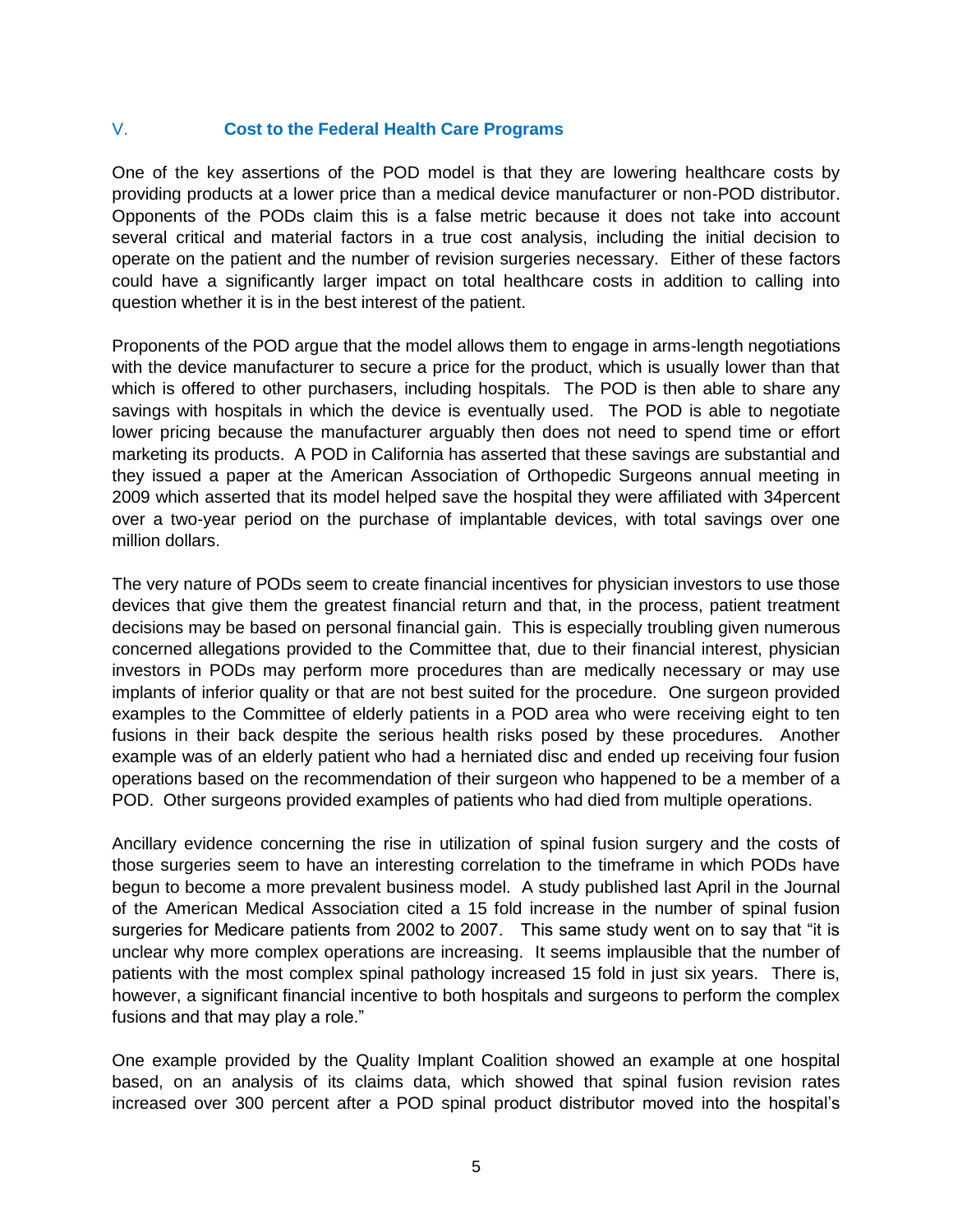area. That example was based on data from 2007, but numerous other anecdotal examples have alleged similarly dramatic increases in utilization after PODs entered the market, despite normal spine fusion procedure volume remaining constant. These actual and perceived increases raise significant questions of whether the physician investors decided to "re-do" a previously performed spinal fusion to utilize the POD's products, thereby increasing POD revenue and physician return on investment. This is of particular concern as it raises serious patient safety and ethical questions, not to mention potentially increasing Medicare and other health insurer costs.

#### VI. **Implication of the POD Model on Hospitals, Physicians and Device Manufacturers**

With the POD structure, the surgeon is acting as the seller, buyer, and person making the decision about what is best for the patient. On its face this appears to be entirely inconsistent with the fundamental tenets of healthcare compliance that have shaped the medical device industry over the last decade, and the POD structure has generated significant conflict of interest and anti-kickback concerns. However, in the absence of more clearly articulated guidance on the legality of these arrangements, those affiliated with this aspect of the medical device industry are faced with walking away from a significant amount of business that will be absorbed by companies who are willing to engage in this practice, or acquiesce to the POD structure that, in many cases, is potentially unethical and/or illegal.

Currently, there are two major national law firms that have weighed in significantly on the POD issue and they have come down squarely on opposite sides of the issue. Hooper, Lundy & Bookman, P.C., has been the most vocal proponent of the POD model arguing that the increase in these models has been because of "demonstrated savings to hospital customers alongside favorable returns on investment for physician and non-physician investors in such companies." They have opined at great length on the structure that they assert PODs must follow to make sure they are minimizing their regulatory risks and operating within the parameters of the federal fraud and abuse laws.

Conversely, Hogan Lovells (formerly Hogan & Hartson) has issued an extensive number of opinions articulating their analysis of why the POD models do not and cannot fit within the current fraud and abuse laws. Their view is that "we do not believe that physician ownership of physician owned intermediaries (POIs) reflect legitimate investments, and the evidence is that government fraud and abuse enforcement officials share our view. In fact, we believe close examination would reveal that most POIs essentially are shell entities, with no real infrastructure or capital investment, that have been developed for the unlawful purpose of directing remuneration to physicians for their ability to control the selection of surgical implants sold through the scheme. Moreover, unlike legitimate distributors and GPOs, POIs present an obvious and unavoidable potential for the patient and program abuses that the federal antikickback statute was specifically intended to prohibit."

It appears that hospitals and physicians, like medical device manufacturers, would benefit greatly from clear legal guidance regarding doing business with PODs. The most consistent comment from individuals interviewed by the Committee on this topic was "it was unclear to them if PODs were legal or illegal." As a result, potential physician investors typically choose the legal theory that best supports their inclination to join or refrain from joining a POD entity.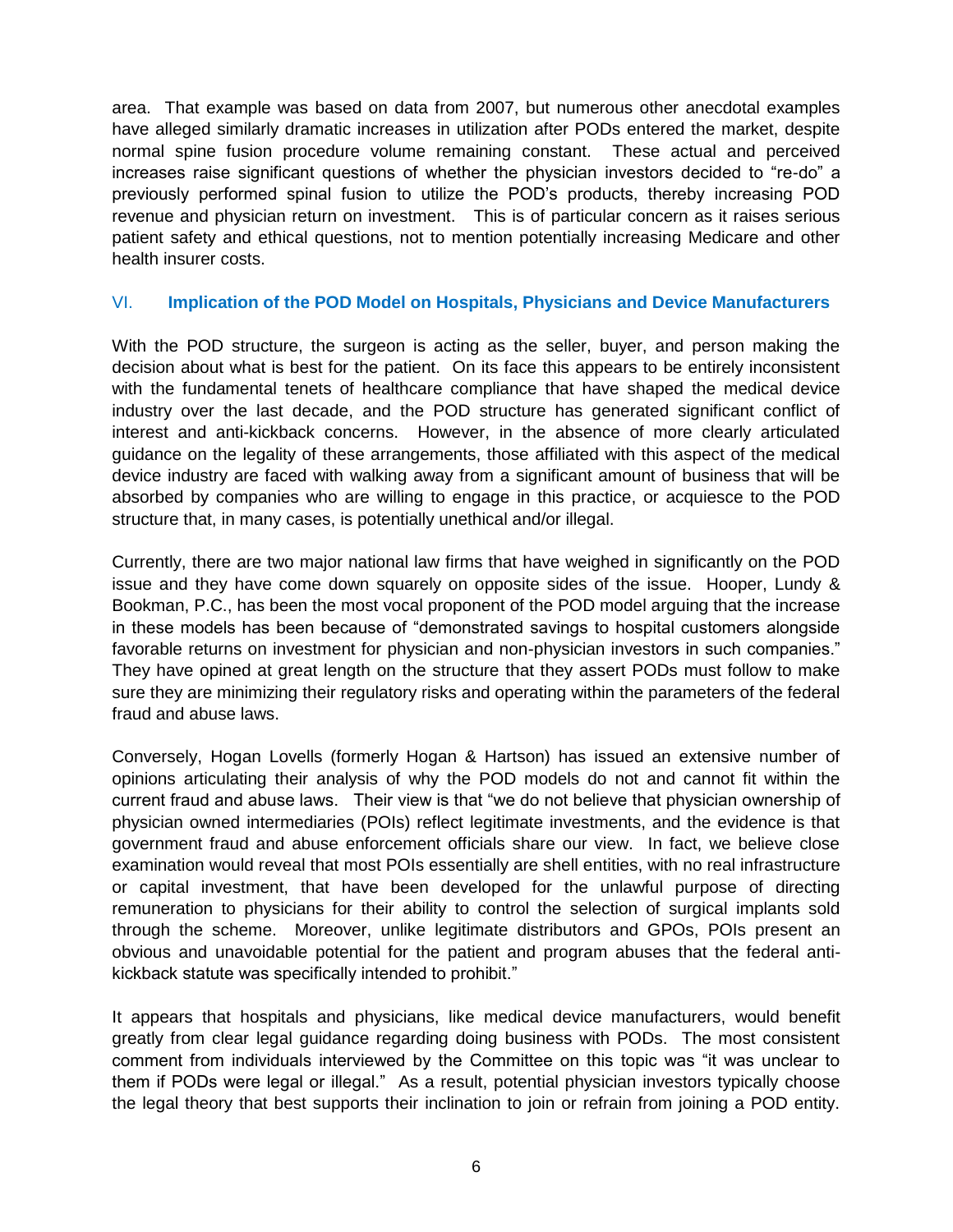This lack of clarity seems to be the vastly disparate legal interpretations posited regarding PODs cited above and OIG's limited guidance on this issue to date.

In the absence of clarity, hospitals are in a position in which surgeons, who work in their hospital, generating income for the hospital, are approaching the hospital as a supplier and claiming that they are lowering healthcare costs by offering a lower price for products. This model seems inconsistent with the concepts of fraud and abuse law to think that a hospital can enter into a contract with their own physicians to purchase products that the hospital is paying for and that the physicians are selling and using. Hospitals, like manufacturers, have a responsibility to navigate their relationships with physicians with integrity such that a physician's ability to make more money based on the selection of products used does not enter into the equation of what is in the best interest of the patient. This obligation is greatly complicated by the threat of physician investors in PODs to take their practice and patients to another hospital if the hospital does not do business with them.

# VII. **Office of Inspector General Guidance**

The OIG issued written guidance on this issue in 2006 expressing the need for careful review of these types of entities because of "the strong potential for improper inducements between and among the physician investors, the entities, device vendors, and device purchasers" which necessitates these arrangements being "closely scrutinized under the fraud and abuse laws." Additionally, in Congressional testimony two years later , an Office of Inspector General (OIG) representative articulated ongoing concerns that "physician ownership of medical device manufacturers and related businesses appear to be a growing trend in the medical device sector. These business ventures raise substantial concerns that a physician's return on investment from the venture may influence the physician's choice of device."

Combined, these appear to express strong concerns from OIG that a physician's financial interest in physician-owned implant supply chain companies, including PODs, could influence inappropriately the physician's choice of implantable medical device or the facility where s/he will perform procedures. Despite this expression of concern, there is abundant evidence, as noted above, that PODs have proliferated greatly in the last several years. This proliferation may have been enabled by the absence of policy statements, guidance, or visible enforcement proceedings that demonstrate with sufficient clarity and emphasis the extent of the government's concerns with the ways that PODs differ from physician joint ventures to provide legitimate (and regulated) health care services, the risks of abuse posed by PODs, and inherent suspicions about whether they serve any legitimate value.

A consistent theme among the multiple individuals interviewed by the Committee was that while OIG has acknowledged the risks of abuse that PODs pose, the lack of any recent or more specific guidance on this topic has allowed these entities to flourish as a result by citing that they are indeed following the basic guidance set forth by the OIG. This guidance does not appear to address all of the new permutations of the POD model and many of the models are being set up in such a way to purposefully circumvent the federal fraud and abuse laws designed to curb such behavior.